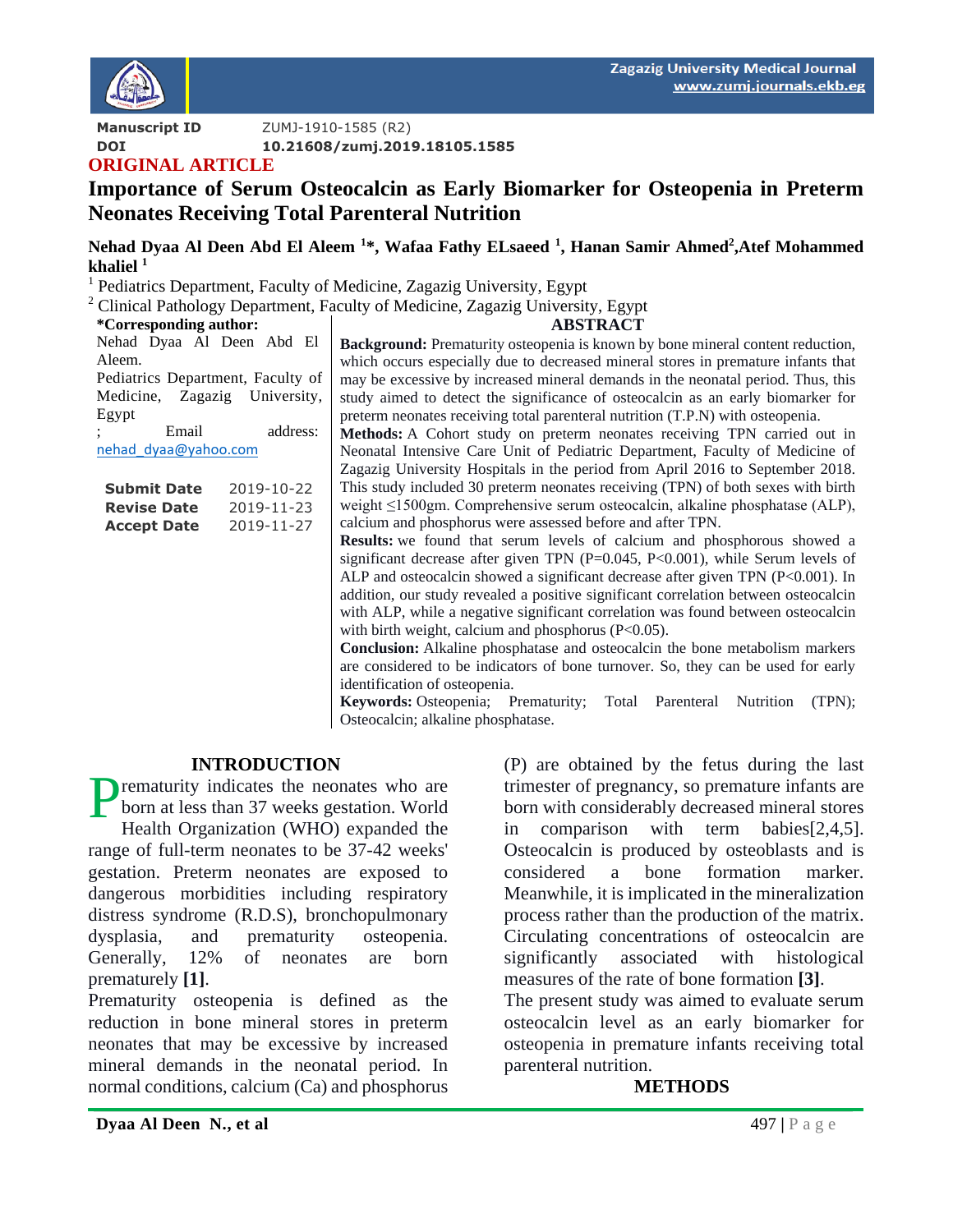The present study was carried out at Neonatal Intensive Care Unit (NICU) of Pediatric Department, Faculty of Medicine, Zagazig University Hospitals in the period from April 2016 to September 2018. The present study included 30 preterm neonates receiving (TPN) of both sexes with birth weight ≤1500gm. After excluding neonates with intrauterine growth retardation, known genetic malformations, dysmorphic features, neurologic disability, those with liver dysfunction or sepsis, skeletal deformities, severe congenital malformation chromosomal abnormalities and neonates born to osteopenic mothers.

Written informed consent was obtained from all participants and the study was approved by the research ethical committee of Faculty of Medicine, Zagazig University. The work has been carried out following The Code of Ethics of the World Medical Association (Declaration of Helsinki) for studies involving humans.

Patients were subjected to history taking regarding age and sex with special stress to family history and consanguinity and the prenatal and natal history: mode of delivery, need for resuscitation and congenital sepsis. Special attention was given to the onset of starting total parenteral nutrition and duration of receiving it and onset of starting enteral feeding and which type of milk is used: (expressed breast milk or artificial formula).

Laboratory tests: blood was collected for CBC, CRP levels, kidney and liver function tests CRP and serum alkaline phosphatase, calcium and phosphorus: before and after 2 weeks of taking TPN at the University Hospital laboratory. Determination Serum Osteocalcin was done using ELISA technique also before and after 2 weeks of taking TPN.

All patients were subjected to physical examination with specific attention to abnormalities of growth and skeletal

abnormalities. Skeletal examination including inspection and palpation for all joints and long bones. Abdominal examination for hepatomegaly for exclusion of liver dysfunction or sepsis. Vital signs: temperature (axillary), heart rate, respiratory rate and blood pressure. *Statistical analysis*

All data were collected, tabulated and statistically analyzed using SPSS 24.0 for windows (SPSS Inc., Chicago, IL, USA). Data were tested for normal distribution using the Shapiro Walk test. Qualitative data were represented as frequencies and relative percentages. Quantitative data were expressed as mean  $\pm$  SD (Standard deviation) for parametric and median and range for non-parametric data. Independent T-test and Mann Whitney test were used to calculate the difference between quantitative variables in two groups for parametric and non-parametric variables respectively. All statistical comparisons were two-tailed with a significance level of P-value  $\leq$ 0.05 indicates significance,  $p \le 0.001$  indicates highly significant difference while P  $0.05$ indicates Non-significant difference.

## **RESULTS**

This study included 30 preterms (53.3%) of them were males and (46.7%) were females with gestational ages ranging from 28 to 32 weeks and with a mean birth weight was 1280.67 (±150.97) gm (as shown in table 1). Serum levels of calcium and phosphorous showed a significant decrease after giving TPN, while serum levels of ALP and osteocalcin showed a significant decrease after giving TPN (as illustrated in table 2 and Figures 1  $\&$  2).

Our study revealed a positive significant correlation between osteocalcin with ALP, while a negative significant correlation was found between osteocalcin with birth weight, calcium and phosphorus (Table 3).

Table (1): Demographic & clinical data distribution of the all patients.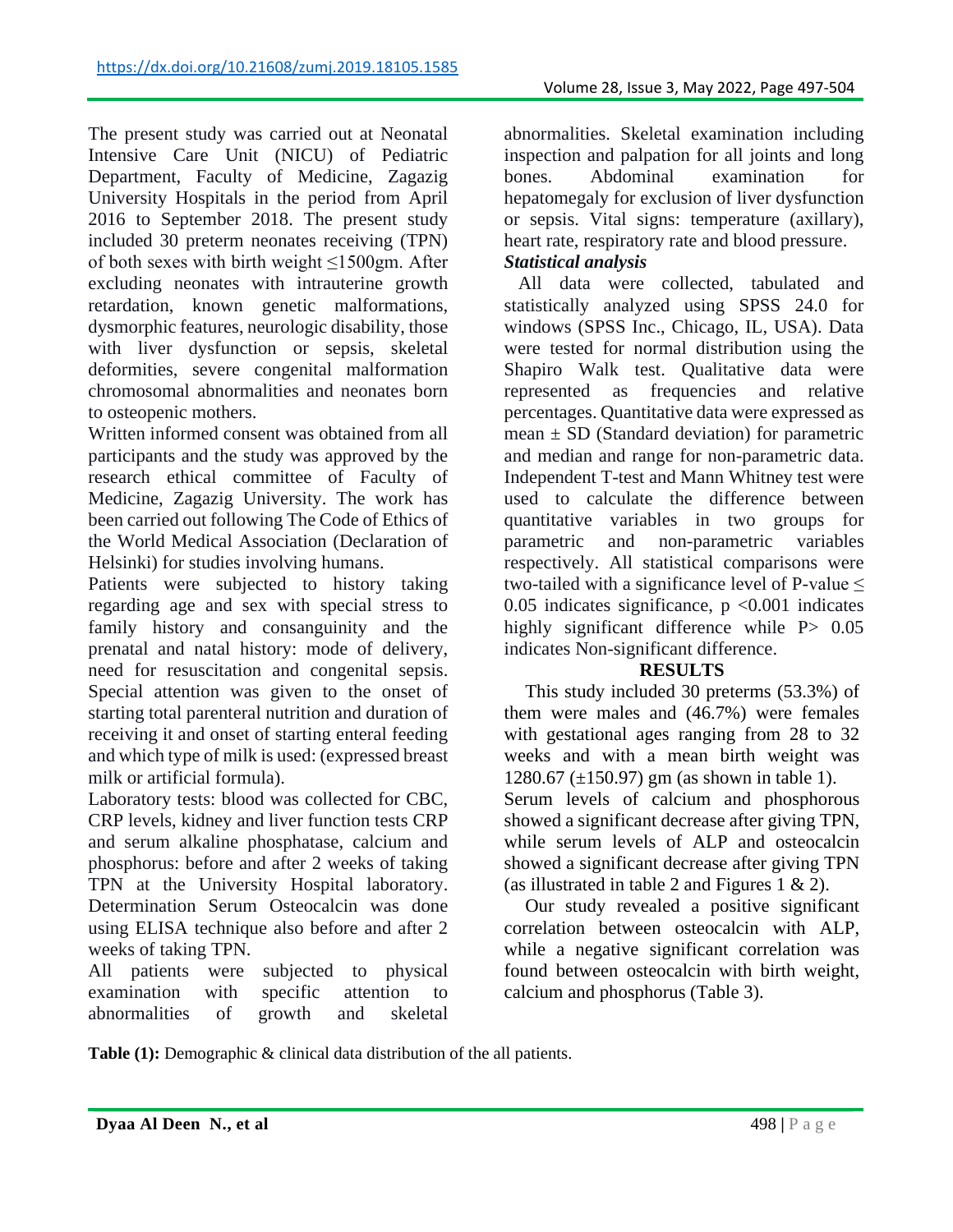| <b>Studied patients (N=30)</b>            |                      |  |
|-------------------------------------------|----------------------|--|
| Gestational Age (weeks)                   | $30.40 \pm 1.35$     |  |
| $Mean \pm SD$                             |                      |  |
| Female, n (%)                             | 14(46.7)             |  |
| Birth weight (gm)<br>$Mean \pm SD$        | $1280.67 \pm 150.97$ |  |
| Female, n (%)                             | 14(46.7)             |  |
| TPN Duration (weeks)<br>$Mean \pm SD$     | $2 \pm 0$            |  |
| <b>Start of Enteral feeding</b>           |                      |  |
| $7th$ day of life, n $(\%)$               | 1(3.3)               |  |
| $8th$ day of life, n $(\%)$               | 3(10)                |  |
| $9th$ day of life, n $(\%)$               | 4(13.3)              |  |
| $10^{th}$ day of life, n $(\% )$          | 3(10)                |  |
| $11th$ day of life, n (%)                 | 5(16.7)              |  |
| $12th$ day of life, n (%)                 | 7(23.3)              |  |
| $13th$ day of life, n $(\%)$              | 5(16.7)              |  |
| $14th$ day of life, n $(\%)$              | 2(6.7)               |  |
| Hemoglobin $(g/dl)$<br>$Mean \pm SD$      | $13.44 \pm 1.29$     |  |
| TLC $(10^3 / \mu L)$<br>$Mean \pm SD$     | $7.69 \pm 2.34$      |  |
| PLT $(10^3/\mu L)$<br>$Mean \pm SD$       | $258.17 \pm 84.15$   |  |
| Lymphocyte (%)<br>$Mean \pm SD$           | $35.58 \pm 16.55$    |  |
| Neutrophil (%)<br>$Mean \pm SD$           | $50.06 \pm 17.48$    |  |
| Serum creatinine (mg/dl)<br>$Mean \pm SD$ | $.493 \pm .199$      |  |
| Albumin (g/dl)<br>$Mean \pm SD$           | $2.77 \pm .285$      |  |
| AST (U/L)<br>$Mean \pm SD$                | $45.07 \pm 13.94$    |  |
| $ALT$ (U/L)<br>$Mean \pm SD$              | $42 \pm 13.08$       |  |
| CRP(U/L)<br>$Mean \pm SD$                 | $0.5 \pm 0.629$      |  |

TLC, Total leucocyte count; PLT, Platelets; AST, aspartate transaminase; ALT, alanine transaminase; CRP, Creactive protein.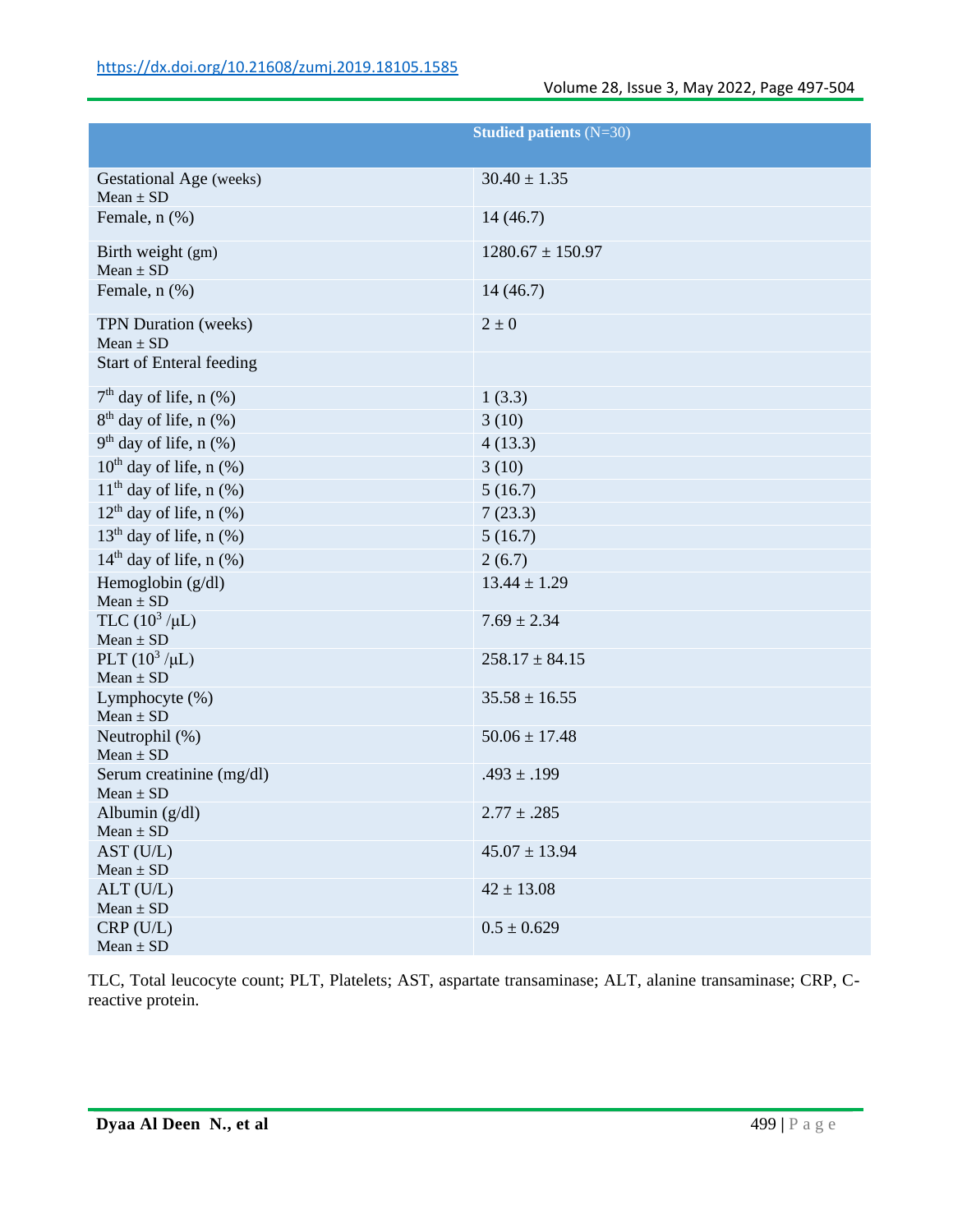| <b>Mineral parameters</b>                    | <b>Before TPN</b>    | <b>After TPN</b>   | P    |
|----------------------------------------------|----------------------|--------------------|------|
| Calcium $(mg/dl)$<br>Mean $\pm$ SD           | $8.55 \pm .614$      | $8.27 \pm .443$    | .045 |
| Phosphorous (mg/dl)<br>$Mean \pm SD$         | $5.12 \pm .232$      | $4.87 \pm .202$    | .001 |
| Alkaline phosphatase (IU/L)<br>Mean $\pm$ SD | 243.44<br>土<br>35.92 | $468.18 \pm 75.87$ | .001 |
| Osteocalcin $(ng/ml)$<br>Mean $\pm$ SD       | $15.57 \pm 6.84$     | $186.14 \pm 97.61$ | .001 |

#### **Table (2):** Mineral parameters before and after TPN of the studied patients

**Table (3):** Osteocalcin Correlation with different parameters in all studied patients.

|                        |              | Osteocalcin |
|------------------------|--------------|-------------|
| <b>Gestational Age</b> | $\bf r$      | $-.460$     |
|                        | p            | .011        |
| Birth weight           | $\bf r$      | $-.057$     |
|                        | p            | .764        |
| Hemoglobin             | $\mathbf r$  | .063        |
|                        | p            | .742        |
| Albumin                | $\bf r$      | .127        |
|                        | $\mathbf{p}$ | .503        |
| Creatinine             | $\bf r$      | .012        |
|                        | p            | .950        |
| <b>CRP</b>             | $\bf r$      | .065        |
|                        | p            | .735        |
| Calcium                | $\bf r$      | $-.365$     |
|                        | p            | .038        |
| Phosphorous            | $\mathbf r$  | $-.404$     |
|                        | p            | .027        |
| <b>ALP</b>             | $\mathbf r$  | .419        |
|                        | p            | .026        |

CRP, C-reactive protein; ALP, Alkaline phosphatase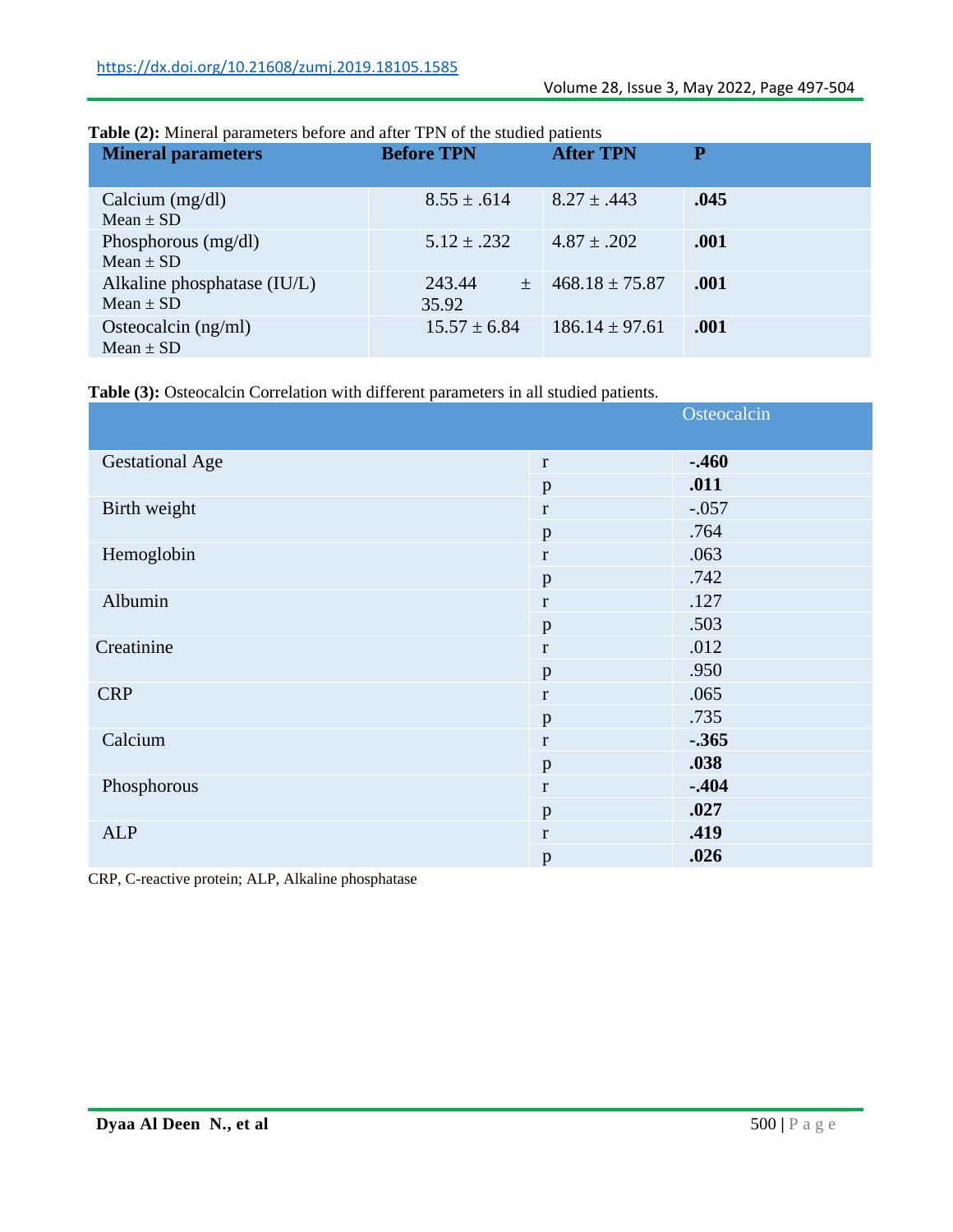

Figure (1): Calcium and phosphorous levels before and after receiving TPN in all patients.



**Figure (2):** ALP and osteocalcin levels before and after receiving TPN in all patients.

#### **DISCUSSION**

Most of preterm neonates need total parenteral nutrition for a period of time until sufficient nutritional intake enterally or orally become tolerated **[6]**. Total parenteral nutrition

occasionally pointed out as hyperalimentation in preterm infants **[7]**. In general, infants started hyperalimentation earlier than adults did. Thus, the younger the neonate is, the sooner he needs proper nutritional intake. Subsequently, TPN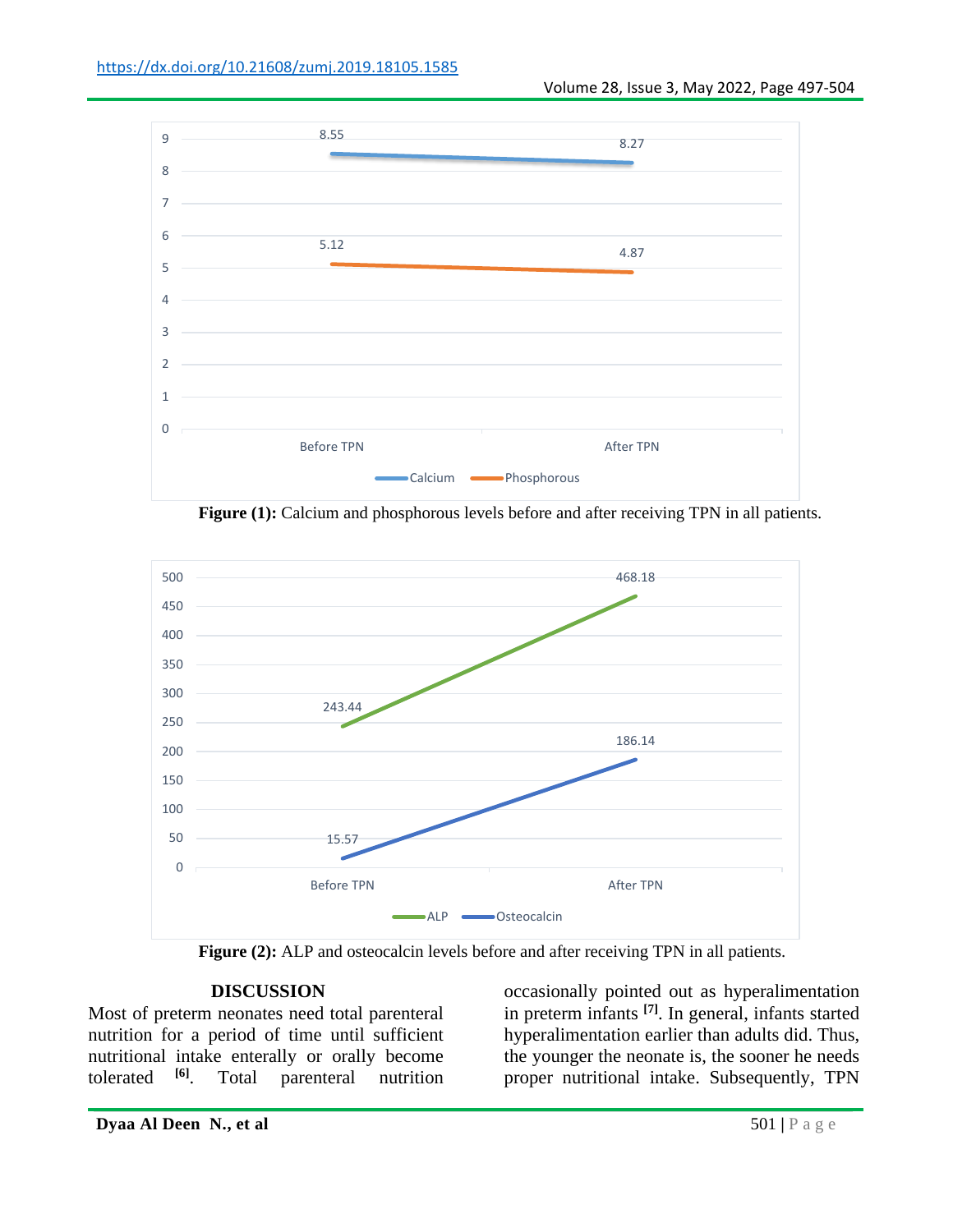should be started as early as possible in preterm neonates even from the 1st day of birth **[8]** .

In our study, all patients included in the study started receiving TPN from the first day of birth and continued for 2 weeks. Administration of TPN has become a standard method in the nutritionally deprived and critically ill patients' management, such as low birth weight premature neonates **[9]**. Moreover, Mehta and Compherm, **[10]** proven that TPN solutions should have the following: protein as crystalline amino acids, fats as lipids, carbohydrates as glucose, electrolytes, like sodium, potassium, chloride, calcium and magnesium, metals/trace elements.

Osteocalcin (OC) is, the bony matrix noncollagenous protein, also it is a specific osteoblastic activity and bone formation biomarker. It is synthesized by osteoblast, its serum concentrations are increased whenever bone turnover is elevated, making it a possible useful agent to diagnose osteopenia **[11]** . Osteopenia is documented to be as high as 30 % in babies studies less than 1,500 grams at birth especially those with primarily propped with long time TPN without appreciable enteral feedings **[12]** .

Elevated levels of ALP indicate the increase of bone turnover and when ALP exceed 700- 750 IU/L with decreased serum phosphorus concentration is correlated with osteopenia of prematurity diagnosis even if it is still asymptomatic **[13]** .

In our study, there were 47% of the patients were females and 53% were males with mean GA 30.40 weeks and mean birth weight 1280.67 gm. Czech-Kowalska et al. **[14]** reported that low gestational age and birth weight increase the bone mineral disease (BMD) risk. Unquestionably, the BMD frequency is negatively linked with gestational age and birth weight as documented by Viswanathan et al. **[15]** and Figueras-Aloy et al. **[16]** .

In our study, we found that 100% of the patients started TPN at 1<sup>st</sup> day of life. Perinel et al. **[17]** documented comparable results, and reported that TPN should be started as early as possible in preterm neonates.

In line with our findings, Visser et al. **[18]** observed an elevated serum alkaline phosphatase with decreased serum phosphate after receiving TPN and this is positively linked with the metabolic bone disease incidence. In addition, D'Ascenzo et al. **[19]** studied preterm infants with birth weights ranging 500–1249 g. They also reported no significant differences in serum alkaline phosphatase levels between or within groups of overall quality assessment in samples collected on days 7 and 14 of TPN.

In contrast to our results, Skouroliakou et al. **[20]** found no significant differences in final serum alkaline phosphatase or phosphate. On the other hand, Papandreou et al. **[21]** reported significant increase in Ca, and P in neonates receiving TPN. They also documented that the change in serum Ca was directly associated with the OC changes.

Czech-Kowalska et al. **[14]** reported that osteocalcin reached significance in MBD preterm infants. Pastore et al. **[22]** have measured bone turnover markers in children on PN. They reported an increase in OC concentration following pamidronate infusion, for treatment of MBD. In the contrary, Epstein et al. **[23]** reported a normal osteocalcin level was noted in patients receiving TPN.

We found significant direct correlation of osteocalcin with ALP in neonates receiving TPN, while a negative correlations were found between osteocalcin, calcium and phosphorous. Similar to our finding, Singh et al. **[24]** documented a positive correlation between osteocalcin and ALP. Although important, these results from adult studies may not be representation of bone metabolism in children **[25]** .

Figueras-Aloy et al. **[16]** reported that metabolic bone disease in very preterm infants was positively correlated with the duration of TPN. In consistence with these findings, Czech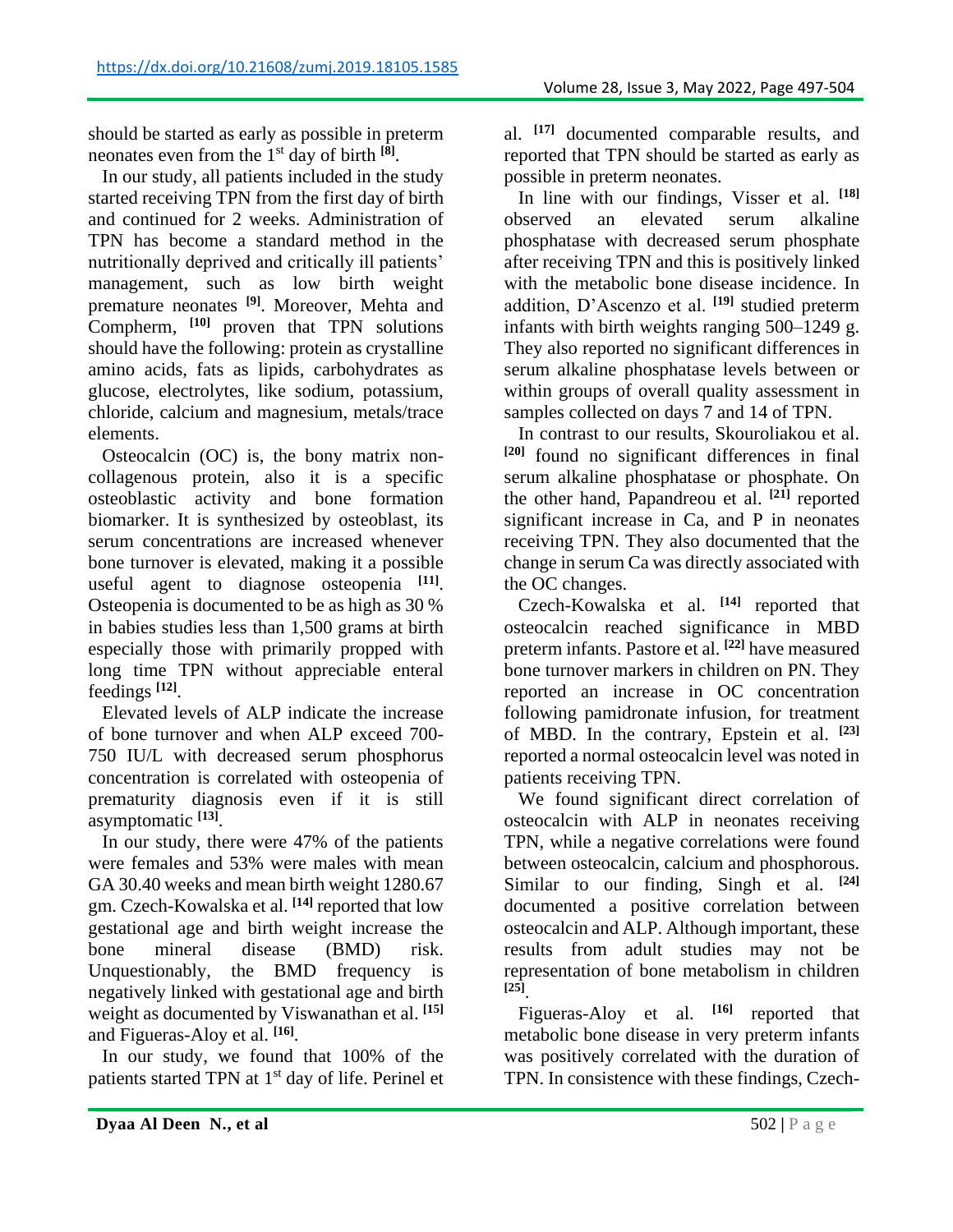Kowalska et al. **[14]** also reported that OC appear to be very specific reduced bone mass indicator in preterm infants at 3 months corrected age. Their data indicated that OC was the best MBD predictor from evaluated markers of bone metabolism.

To detect the early asymptomatic phases of impaired bone mineralization and allow early intervention, all neonates at high risk of MBD, insufficient intake of minerals and abnormal bone turnover biochemical markers should be regularly monitored. The strength of our study is the fact that it is the first to explore the OC as an early marker of bone turnover in preterm neonates. Limitations of our study included the wide range of the biomarker value, in addition to the relatively low numbers of the study population which underpowered our results.

## **CONCLUSION**

Osteopenia can be silent until pathological fractures occurred. Therefore, it is important to be detected early. Preterm neonates receiving TPN need to be regularly evaluated for osteopenia by a rapid, readily available and easily followed bedside measurement. Serum alkaline phosphatase and serum osteocalcin are considered to be indicators of bone turnover. So, they can be used for early detection of osteopenia.

#### **Acknowledgements:**

We thank all the clinicians and the parents of our patients for their cooperation in the study.

**Funding:** This research received no external funding.

**Conflicts of Interest:** The authors declare no conflict of interest.

#### **REFERENCES**

- 1. Pieltain C, de Halleux V, Senterre T, Rigo J. Prematurity and bone health. World Rev Nutr Diet. 2013;106:181-8.
- 2. Harrison CM and Gibson AT. Osteopenia in preterm infants. Arch Dis Child Fetal Neonatal Ed. 2013; 98(3):F272–5.
- 3. Greenblatt MB, Tsai JN, Wein MN. Bone turnover markers in the diagnosis and monitoring of

metabolic bone disease. Clin Chem. 2017;63(2):464–74.

- 4. Abdallah EA, Said RN, Mosallam DS, Moawad EM, Kamal NM, Fathallah MG. Serial serum alkaline phosphatase as an early biomarker for osteopenia of prematurity. Medicine (Baltimore). 2016;95(37):e4837.
- 5. Valentine CJ, Fernandez S, Rogers LK, Gulati P, Hayes J, Lore P, et al. Early amino-acid administration improves preterm infant weight. J Perinatol 2009; 29:428–32.
- 6. Stewart JAD, Mason DG, Smith N, Protopapa K, Mason M. A mixed bag: an enquiry into the care of hospital patients receiving parenteral nutrition. A report by the National Confidential Enquiry into Patient Outcome and Death 2010. [http://www.ncepod.org.uk/2010report1/downloads/](http://www.ncepod.org.uk/2010report1/downloads/PN_report.pdf) [PN\\_report.pdf](http://www.ncepod.org.uk/2010report1/downloads/PN_report.pdf)
- 7. Adamkin DH. Early total parenteral nutrition in very low birthweight infants: is it safe? Is it worth it? J Pediatr. 2013;163(3):622.
- 8. Koletzko B, Innis S. Lipids. In: Tsang R, Uauy R, et al. editors. Nutrition of the preterm infant: scientific basis and practical guidelines. 2nd ed. Cincinnati, OH: Digital Education Publishing; 2005: pp. 97– 137.
- 9. Jaksic T, Hull MA, Modi BP, Ching YA, George D, Compher C, A.S.P.E.N. Board of Directors. A.S.P.E.N. clinical guidelines: nutrition support of neonates supported with extracorporeal membrane oxygenation. JPEN J Parenter Enteral Nutr. 2010;34:247-53.
- 10. Mehta NM and Compher C. A.S.P.E.N. clinical guidelines: nutrition support of the critically ill child. JPEN J Parenter Enteral Nutr 2009; 33:260-76.
- 11. Rehman MU and Narchi H. Metabolic bone disease in the preterm infant: Current state and future directions. World Journal of Methodology, 2015; 5(3): 115–21.
- 12. Brine E. and Ernst J. Total Parenteral Nutrition for premature infants. Newborn and Infant Nursing Reviews, 2004; 4(3):133-155.
- 13. Hung YL, Chen PC, Jeng SF, Hsieh CJ, Peng SS, Yen RF, et al. Serial measurements of serum alkaline phosphatase for early prediction of osteopaenia in preterm infants. J Paediatr Child Health, 2011; 47:134–9.